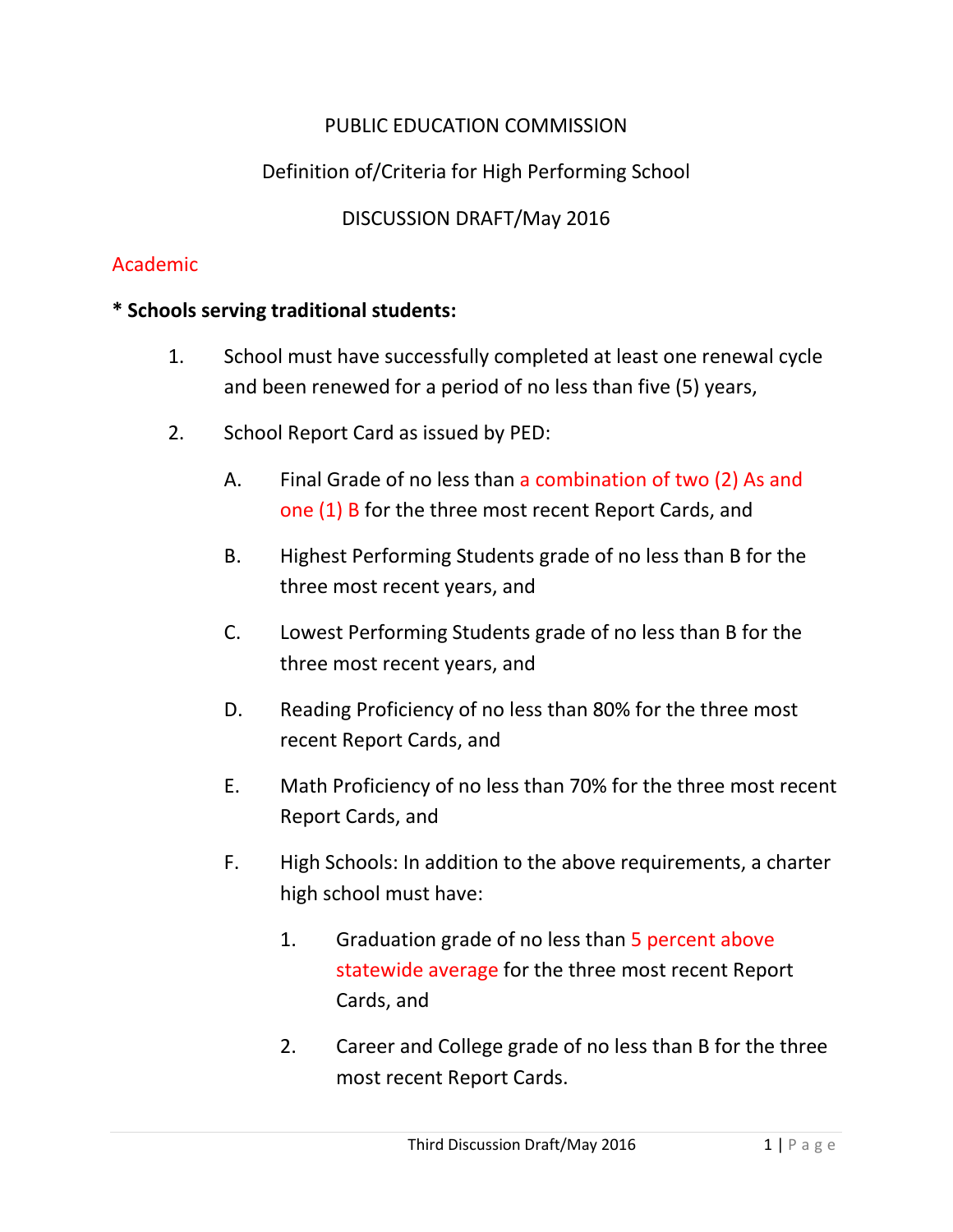## **\* SAMS Schools or schools serving predominately at-risk students:**

- 1. School must have successfully completed at least one renewal cycle and been renewed for a period of no less than five (5) years,
- 2. School Report Card as issued by PED:
	- A. Final Grade of no less than for the three most recent Report Cards, and
	- B. Highest Performing Students grade of no less than for the three most recent years, and
	- C. Lowest Performing Students grade of no less than \_\_ for the three most recent years, and
	- D. Reading Proficiency of no less than % for the three most recent Report Cards, and
	- E. Math Proficiency of no less than \_\_% for the three most recent Report Cards, and
	- F. High Schools: In addition to the above requirements, must have:
		- 1. Graduation grade of no less than for the three most recent Report Cards, and
		- 2. Career and College grade of no less than for the three most recent Report Cards.

## II. Financial

- \* Schools serving all students:
	- 1. The school shall have received an unqualified audit opinion for each of the three most recent financial audits, and
		- 2. The school shall have received no serious audit findings for each of the three most recent financial audits, and